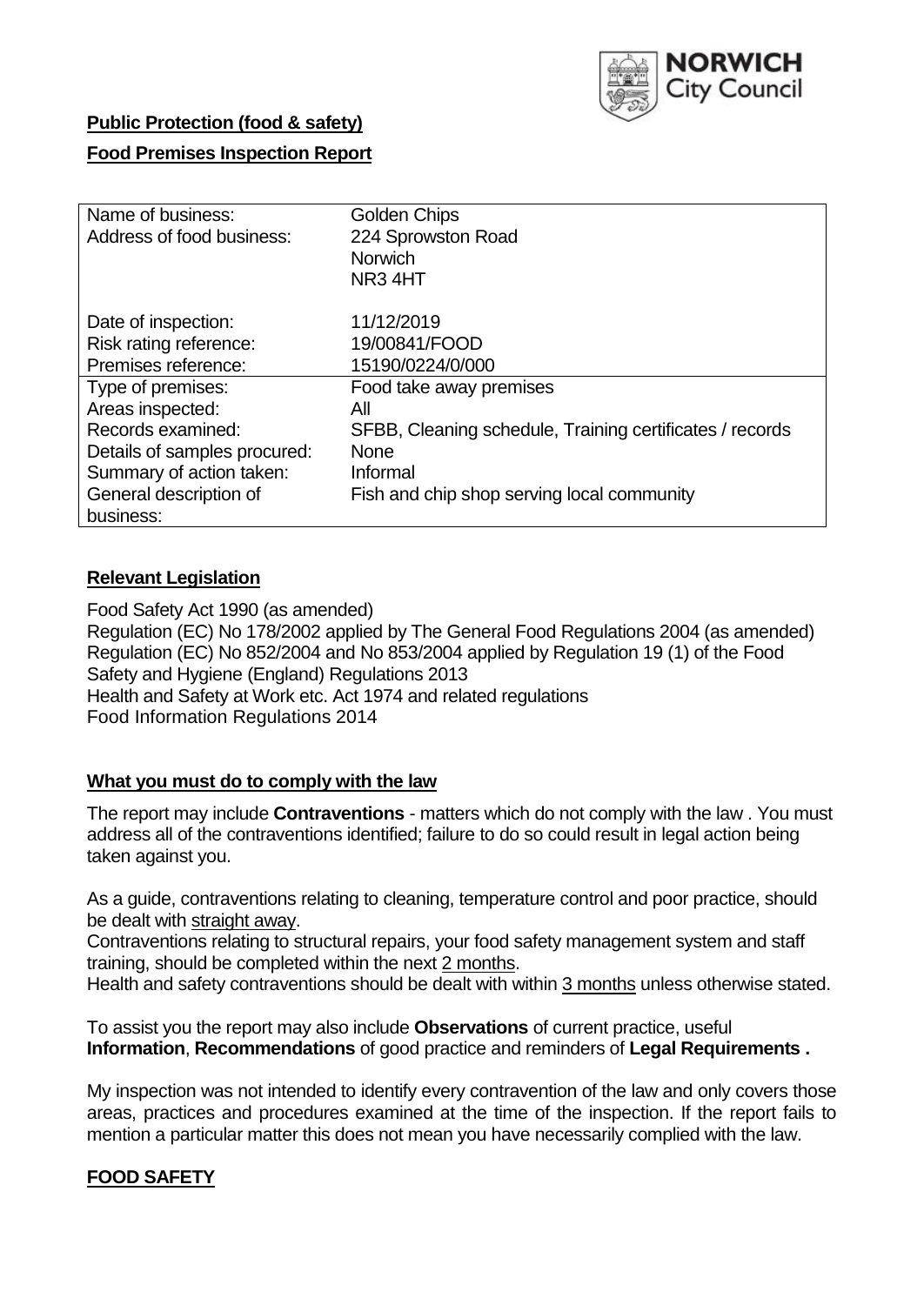# **How we calculate your Food Hygiene Rating:**

The food safety section has been divided into the three areas which you are scored against for the hygiene rating: 1. food hygiene and safety procedures, 2. structural requirements and 3. confidence in management/control procedures. Each section begins with a summary of what was observed and the score you have been given. Details of how these scores combine to produce your overall food hygiene rating are shown in the table.

| <b>Compliance Area</b>                     |          |    |                | <b>You Score</b> |                |    |           |    |          |  |  |
|--------------------------------------------|----------|----|----------------|------------------|----------------|----|-----------|----|----------|--|--|
| Food Hygiene and Safety                    |          |    |                | $\overline{0}$   | 5              | 10 | 15        | 20 | 25       |  |  |
| <b>Structure and Cleaning</b>              |          |    |                | $\overline{0}$   | 5              | 10 | 15        | 20 | 25       |  |  |
| Confidence in management & control systems |          |    | $\overline{0}$ | 10<br>5.         |                | 15 | 20        | 30 |          |  |  |
|                                            |          |    |                |                  |                |    |           |    |          |  |  |
| <b>Your Total score</b>                    | $0 - 15$ | 20 |                | $25 - 30$        | $35 - 40$      |    | $45 - 50$ |    | > 50     |  |  |
| <b>Your Worst score</b>                    | 5        | 10 |                | 10               | 15             |    | 20        |    | $\sim$   |  |  |
|                                            |          |    |                |                  |                |    |           |    |          |  |  |
| <b>Your Rating is</b>                      | 5        |    | 3              |                  | $\overline{2}$ |    |           |    | $\Omega$ |  |  |

Your Food Hygiene Rating is 4 - a good standard



# **1. Food Hygiene and Safety**

Food hygiene standards are high. You demonstrated a very good standard of compliance with legal requirements. You have safe food handling practices and procedures and all the necessary control measures to prevent cross-contamination are in place. Some minor contraventions require your attention. **(Score 5)**

## Contamination risks

**Contravention** The following exposed food to the general risk of cross-contamination with bacteria or allergens or its physical contamination with dirt, foreign objects or chemicals:

uncovered foods in fridge ie. savoloy sausages and 'pukka pies'

## Hand-washing

**Observation** I was pleased to see handwashing was well managed.

## **Personal Hygiene**

**Observation** I was pleased to see that standards of personal hygiene were high.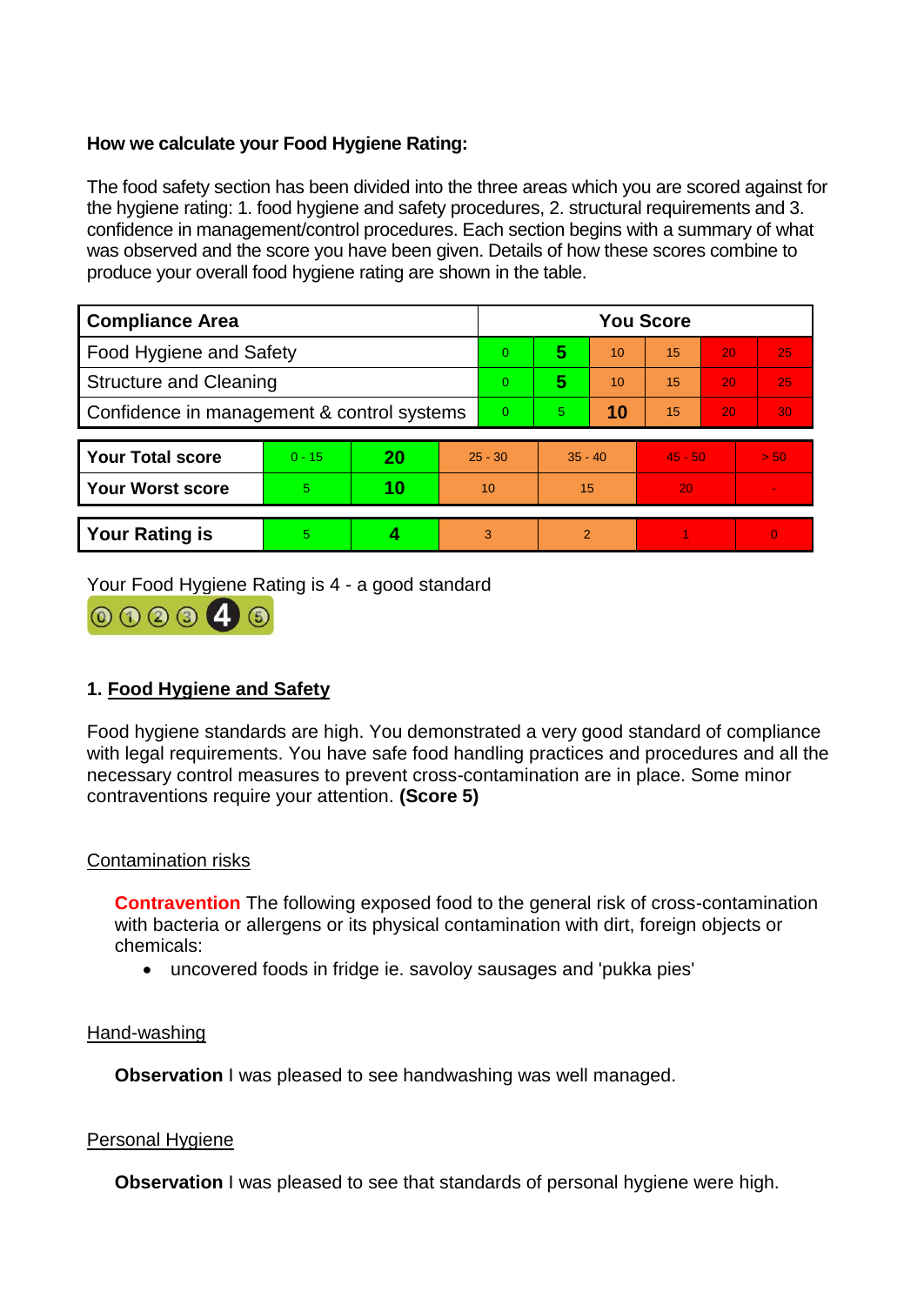# **2. Structure and Cleaning**

The structure facilities and standard of cleaning and maintenance are all of a good standard and only minor repairs and/or improvements are required. Pest control and waste disposal provisions are adequate. The minor contraventions require your attention. **(Score 5)**

# Cleaning of Structure

**Contravention** The following items were dirty and require more frequent and thorough cleaning:

- around equipment feet
- behind and under equipment
- cobwebs to window in rear kitchen area
- cobwebs to 'chicken wire' window covering in rear kitchen area

# **3. Confidence in Management**

There are generally satisfactory food safety controls in place although there is evidence of some non-compliance with the law. All the significant food hazards are understood and controls are in place. Your records are appropriate and generally maintained but some deficiencies were identified. You are progressing towards a written food safety management system. You have a satisfactory track record. The contraventions require your attention; although not critical to food safety they may become so if not addressed. **(Score 10)**

## Type of Food Safety Management System Required

**Legal Requirement** Food business operators must put in place, implement and maintain a permanent procedure or procedures based on HACCP principles:

- Identify hazards to food.
- Identify the critical limits (what is acceptable and unacceptable).
- Monitor critical control points to ensure critical limits are met.
- Keep appropriate records to demonstrate control measures are effective.

**Legal Requirement** Ensure that your food safety management system is available on site so your staff can refer to your procedures and so that daily records of checks can be completed.

**Information** You can download a Safer Food Better Business pack and refill diary pages from the FSA website: www.food.gov.uk/business-industry/caterers/sfbb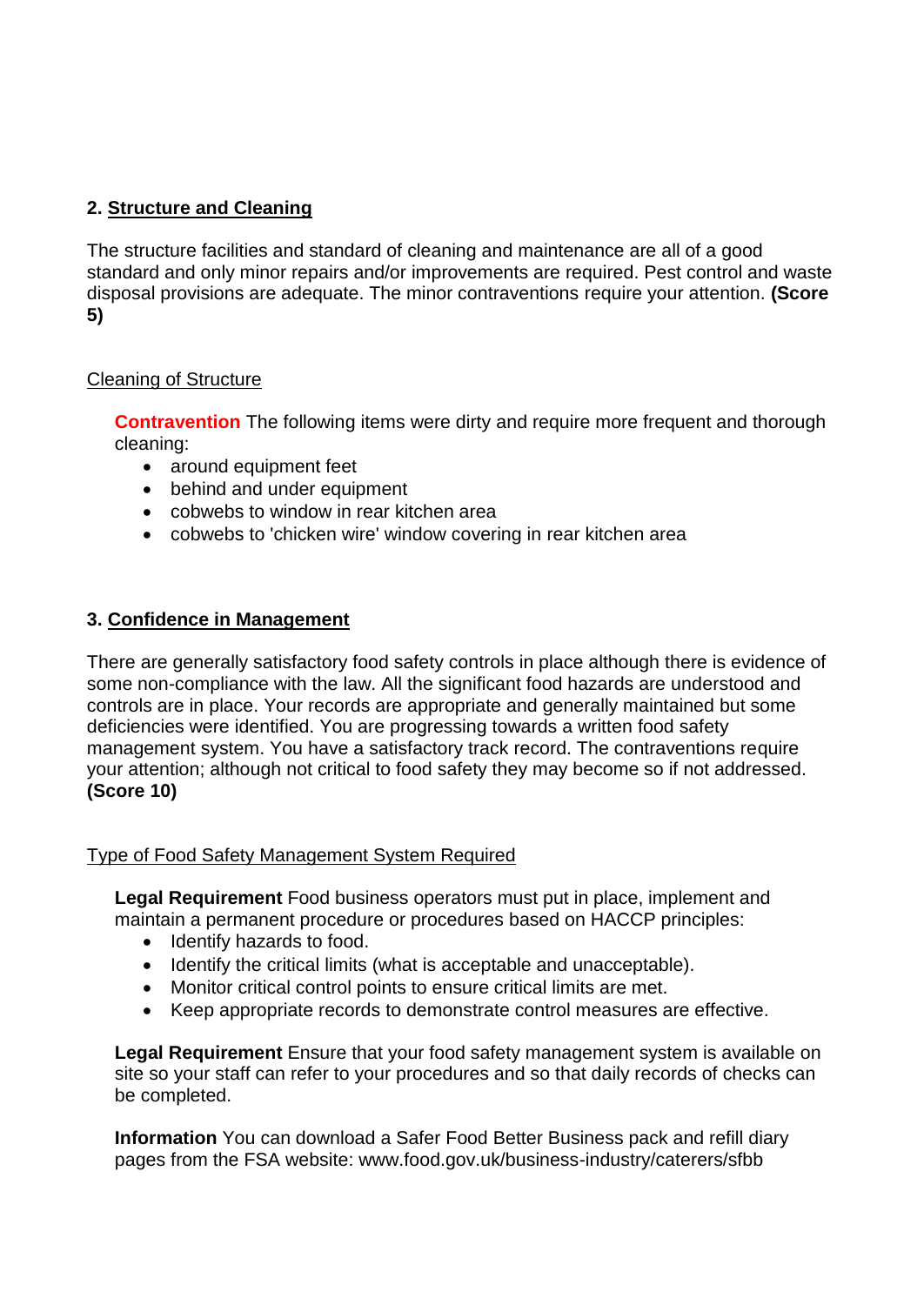**Information** If you want to keep everything on your computer or tablet an electronic version of the Safer Food Better Business pack is also available on the FSA website www.food.gov.uk/business-industry/caterers/sfbb However, do make sure staff have access to it at all times when working.

**Recommendation** You can buy a printed copy of Safer Food Better Business or a diary refill pack via our website www.norwich.gov.uk/sfbb

#### Proving Your Arrangements are Working Well

**Contravention** You are not working to the following safe methods in your SFBB pack:

- personal hygiene / handwashing
- cloths / cross contamination
- chilling / chilled storage / display of chilled food

**Contravention** The following matters are needed in order to demonstrate your food safety management system is working as it should:

- probe calibration records
- staff training records

#### **Traceability**

**Observation** Your records were such that food could easily be traced back to its supplier.

#### Waste Food and other Refuse

**Observation** You had measures in place to dispose of waste food appropriately and were employing the services of an approved waste contractor.

## **Training**

**Observation** I was pleased to see that food handlers had been trained to an appropriate level and evidence of their training was made available.

## Infection Control / Sickness / Exclusion Policy

**Observation** Policies were in place to prevent any infected food handler from contaminating food.

## **Allergens**

**Contravention** You are failing to manage allergens properly:

You have not identified the allergens present in the food you prepare